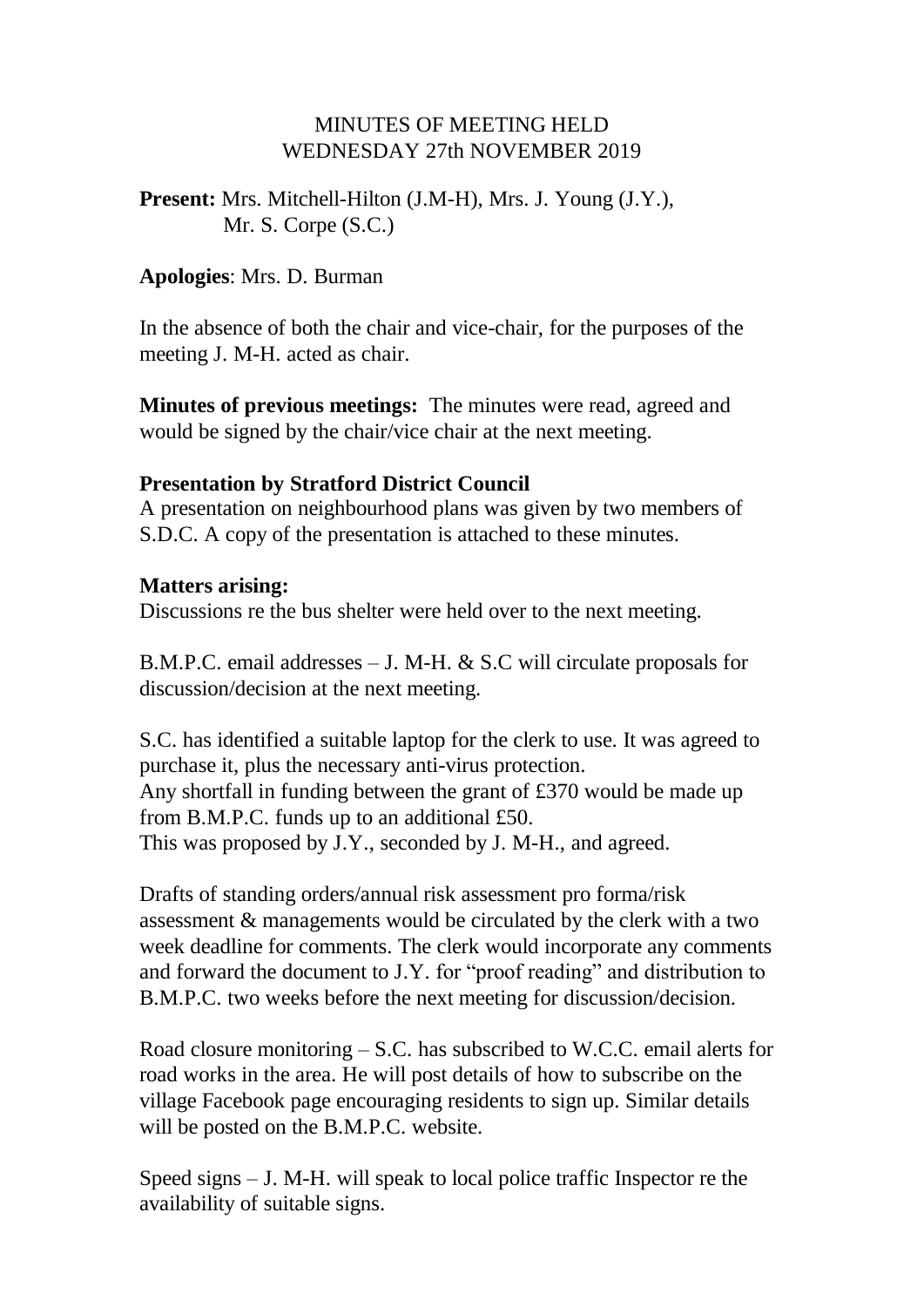### **Correspondence :**

The clerk had distributed e-mails received.

The clerk advised that an email had been received from the agents acting for the owners of the former school site asking to meet with B.M.P.C. to discuss possible development of the site.

The clerk had replied advising the agent to contact S.D.C. re the process to be followed for "small scale locally led development" as required under S.D.C. core strategy.

The clerk was instructed to reply to the agents advising that B.M.P.C. would investigate the position and respond again when the position was known re the necessity for a housing needs survey. (The clerk was also instructed to respond on similar lines to the owners of the former garages who had also contacted the clerk).

J.Y. will respond to emails re VASA and consultation on unauthorised encampments.

### **Finance:**

The clerk distributed copies of the financial regulations. After discussion, it was proposed by J.Y. and seconded by S.C. that the regulations be adopted.

The clerk will distribute copies and publish the regulations on the website. Allocation of roles/responsibilities as per the regulations will be discussed/decided at the next meeting.

The clerk presented the clerk's contract together with costings of mowing the village green using external contractors.

After discussion, J.Y. proposed S.C. seconded and it was agreed to offer the contract to the clerk.

The clerk and chair or vice chair will sign the contract before the next meeting.

It was formally agreed that the clerk could take up employment as clerk to Pillerton Hersey Parish Council in addition to his employment as per the new contract.

The clerk presented a suggested budget for 2020/2021.

After discussion it was agreed that the clerk would prepare a revised figure for the Parish precept showing a 5% increase on the 2019/2020 Precept.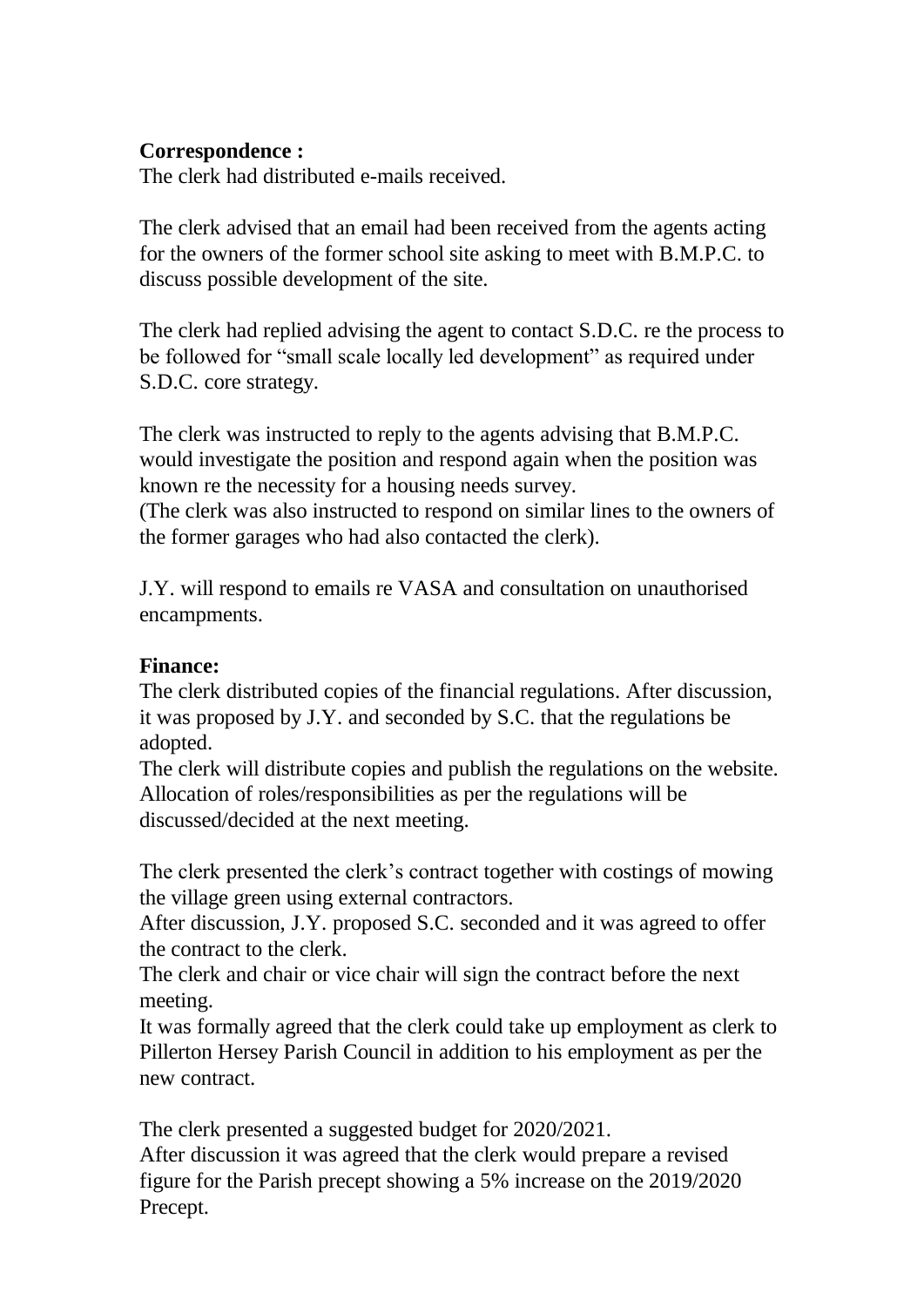This was proposed as B.M.P.C. needed to move towards a Precept of £2,500 to cover the cost of the clerk's new salary, and the eventual use of contract mowing of the village green.

The Precept would be discussed/set at the next meeting.

The following expenditure was agreed unanimously:

| Item of expenditure                     | Amount | Proposed/seconded |
|-----------------------------------------|--------|-------------------|
| Clerk's salary (paid gross of<br>PA YE) | £1,554 | $J.M-H/J.Y$       |

**Communication policy (listed as "social media policy on the agenda)** J.Y. proposed & J. M-H. seconded that the policy be adopted, this was agreed unanimously.

Roles/responsibilities identified in the policy will be discussed/agreed at the next meeting.

# **Draft policies for health & safety/equal opportunities /grievance and discipline**

The clerk will send out copies of the three policies ahead of the next meeting for discussion/decision at the meeting.

# **Recent road closures.**

The clerk reported on his correspondence with W.C.C. highways and the West Midlands Ambulance Service.

# **For information only:**

The S.D.C. presentation will be discussed at the next meeting

# **Date of next meeting:**

# **Wednesday 21 st/23rd January 2020 (!) at 7:30 in the Church**

The meeting closed at 10:06 pm